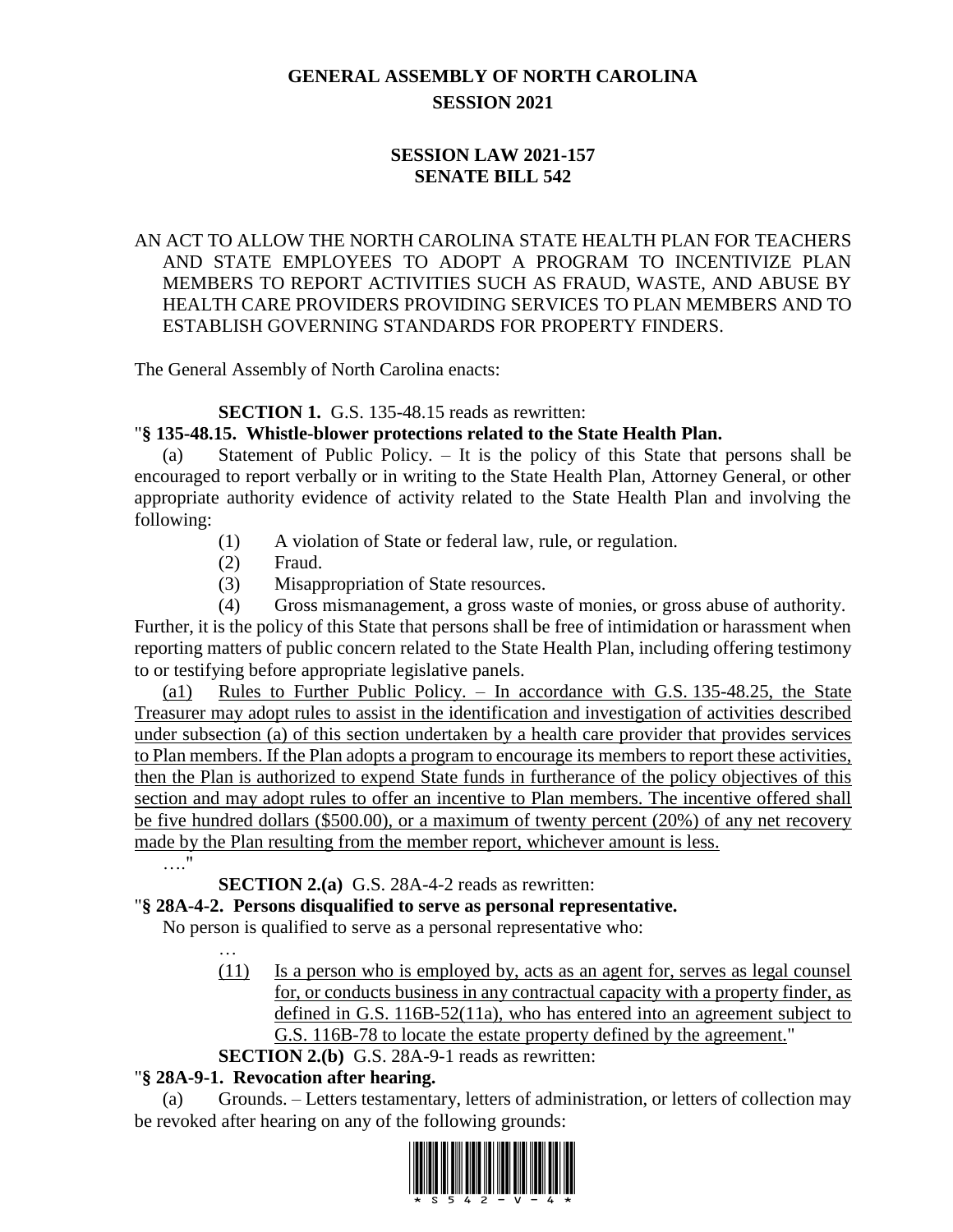- (1) The person to whom they were issued was originally disqualified under the provisions of G.S. 28A-4-2 or has become disqualified since the issuance of letters.
- (2) The issuance of letters was obtained by false representation or mistake.
- (3) The person to whom they were issued has violated a fiduciary duty through default or misconduct in the execution of the person's office, other than acts specified in G.S. 28A-9-2.
- (4) The person to whom they were issued has a private interest, whether direct or indirect, that might tend to hinder or be adverse to a fair and proper administration. The relationship upon which the appointment was predicated shall not, in and of itself, constitute such an interest.
- (5) The person to whom they were issued is employed by, acts as an agent for, or conducts business in a contractual capacity with a property finder, as defined in G.S. 116B-52(11a), who has entered into an agreement subject to G.S. 116B-78 to locate the estate property defined by the agreement.

…."

**SECTION 2.(c)** G.S. 28A-22-11 reads as rewritten:

### "**§ 28A-22-11. Agreements with heirs.**

Any agreement by an heir, unknown or known but unlocated, the primary purpose of which is to locate or recover, or assist in the recovery of, a share in a decedent's estate shall be subject to the provisions of G.S. 116B-78.Article 4 of Chapter 116B of the General Statutes."

**SECTION 2.(d)** G.S. 116B-52 reads as rewritten:

### "**§ 116B-52. Definitions.**

In this Chapter:

- … (11a) "Property finder" means an individual or business entity, incorporated or otherwise, who, for fee or any other consideration, seeks to locate, deliver, recover, or assist in the recovery of property that is distributable to the owner or presumed abandoned.
	- …."

**SECTION 2.(e)** G.S. 116B-78 reads as rewritten:

### "**§ 116B-78. Agreement to locate property.property between property finders and owners or apparent owners.**

(a) Repealed by Session Laws 2009-312, s. 2, effective October 1, 2009, and applicable to agreements entered into on or after that date.

(a1) Agreements Covered. – An agreement by an owner is covered by this section if its primary purpose is to locate, deliver, recover, or assist in the recovery of property that is distributable to the owner or presumed abandoned.

(a2) Void Agreements. – An agreement covered by this section is void and unenforceable if it if either of the following situations applies:

- (1) The agreement was entered into during the period commencing on the date the property was distributable to the owner and extending to a time that is 24 months after the date the property is paid or delivered to the Treasurer. This subsection subdivision does not apply to an owner's agreement with an attorney to file a claim or special proceeding as to identified property or contest the Treasurer's denial of a claim or a clerk's denial of a petition.
- (2) The agreement involves a property finder as defined in G.S. 116B-52(11a), or any individual who acts as an agent for, serves as legal counsel for, or conducts business in any contractual capacity with a property finder, and the individual is also appointed as the personal representative of the owner or purported owner's estate.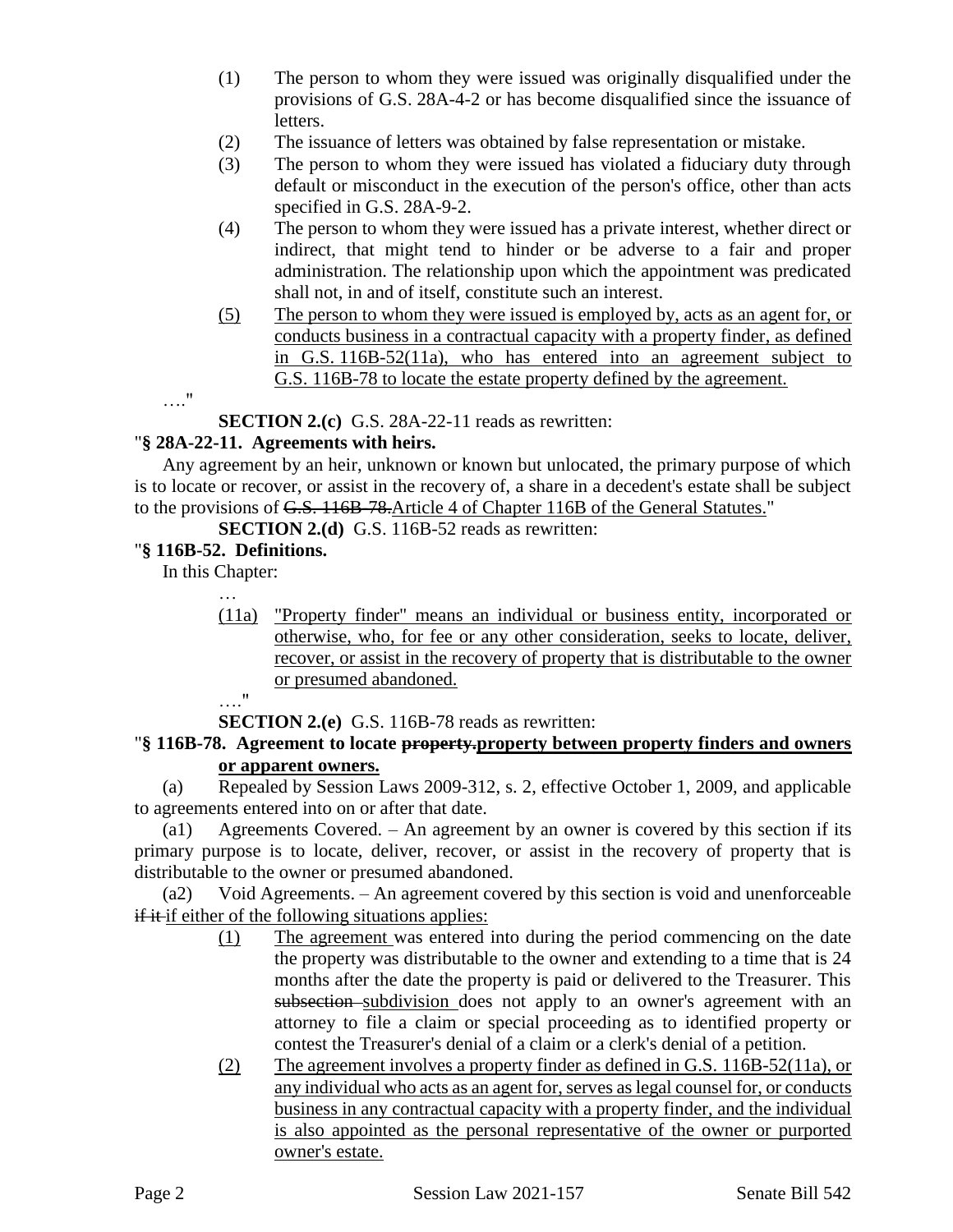(b) Criteria for Agreements. – An agreement covered by this section is enforceable only void and unenforceable if it meets does not meet all of the following criteria:

- (1) Is in writing and clearly sets forth the nature of the property and the services to be rendered.
- (2) Is signed by the owner, with signature notarized.
- (3) Describes the property, which includes the type of property, the property ID held by the State Treasurer, and the name of the holder.
- (4) States that there may be other claims to the property that may reduce the share of the owner.
- (5) States the value of the property, to the extent known, before and after the fee or other compensation has been deducted.
- (6) States clearly the fees and costs for services. Total fees and costs shall be limited as follows:
	- a. For an agreement covered by this section other than one covered by G.S. 28A-22-11, total fees and costs shall not exceed one thousand dollars (\$1,000) or twenty percent (20%) of the value of the property recovered, whichever is less.
	- b. For an agreement subject to G.S. 28A-22-11 by an heir, unknown or known but unlocated, the primary purpose of which is to locate or recover, or assist in the recovery, of a share in a decedent's estate, or surplus funds in a special proceeding, total fees and costs shall not exceed twenty percent (20%) of the value of the property recovered.
- (7) Discloses that the property is being held by the North Carolina Department of State Treasurer's Unclaimed Property Program.
- (8) Agreements with heirs, as defined in G.S. 28A-22-11, shall include a certification that the personal representative is not a person who is employed by, acts as an agent for, serves as legal counsel for, or conducts business in any contractual capacity with a property finder, as defined by G.S. 116B-52(11a), who has entered into an agreement to locate property defined by the agreement.

(c) Mineral Proceeds. – If an agreement covered by this section applies to mineral proceeds and the agreement contains a provision to pay compensation that includes a portion of the underlying minerals or any mineral proceeds not then presumed abandoned, the provision is void and unenforceable.

(d) Means of Payment. – Any person who enters into an agreement covered by this section with an owner shall be allowed to receive cash property, but not tangible property or securities, on behalf of the owner but shall not be authorized to negotiate the check made payable to the owner. Tangible property shall be delivered to the owner by the Treasurer, and securities will be reregistered into the owner's name.

(e) Other Remedies. – This section does not preclude an owner from asserting that an agreement covered by this section is invalid on grounds other than as provided in subsection (b) of this section.

 $(f)$  Registration. – Any person who enters into an agreement covered by this section with an owner A property finder shall register each calendar year with the Treasurer. The information to be required under this subsection shall include the person's name, address, telephone number, state of incorporation or residence, as applicable, and the person's social security or federal identification number. A registration fee of one hundred dollars (\$100.00) shall be paid to the Treasurer at the time of the filing of the registration information. Fees received under this subsection shall be credited to the General Fund.